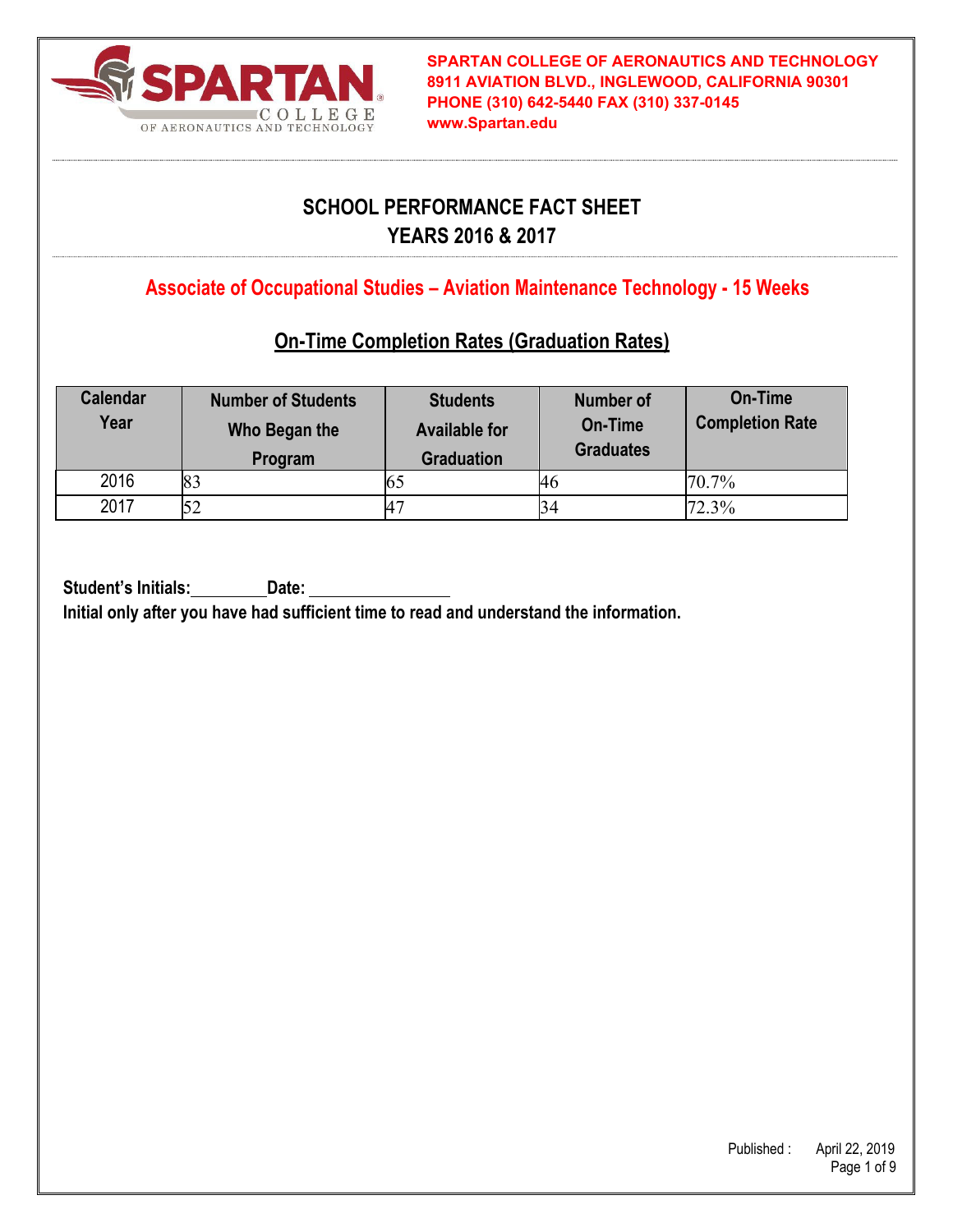

### **Job Placement Rates**

| <b>Calendar</b><br>Year | <b>Number of</b><br><b>Students</b><br><b>Who Began</b><br>Program | Number of<br><b>Graduates</b> | <b>Graduates</b><br><b>Available for</b><br><b>Employment</b> | <b>Graduates</b><br><b>Employed in the</b><br><b>Field</b> | <b>Placement Rate %</b><br><b>Employed in the</b><br><b>Field</b> |
|-------------------------|--------------------------------------------------------------------|-------------------------------|---------------------------------------------------------------|------------------------------------------------------------|-------------------------------------------------------------------|
| 2016                    | 83                                                                 | ЮJ                            | 65                                                            | 16                                                         | 24.6%                                                             |
| 2017                    | 52                                                                 | A7                            | 42                                                            | 24                                                         | 57.1%                                                             |

You may obtain from the institution a list of the employment positions determined to be in the field for which a student received education and training. To obtain this list, please ask an institutional representative or you can review the list the on the institutions website at www.spartan.edu/gainful-employment-LA.

### **Gainfully Employed Categories** *(includes data for the two calendar years prior to reporting)*

| <b>Graduate Employed in</b><br><b>Calendar Year</b> |                 | <b>Graduates Employed in the</b> | <b>Total Graduates</b> |
|-----------------------------------------------------|-----------------|----------------------------------|------------------------|
|                                                     | the Field       | Field at Least 30 Hours Per      | <b>Employed in the</b> |
|                                                     | 20-29 Hours Per | <b>Week</b>                      | <b>Field</b>           |
|                                                     | <b>Week</b>     |                                  |                        |
| 2016                                                |                 | 16                               | 16                     |
| 2017                                                |                 | 24                               | 24                     |

#### **Part-Time vs. Full-Time Employment**

#### **Single Position vs. Concurrent Aggregated Position**

| <b>Calendar Year</b> | <b>Graduates Employed</b><br>in the Field in a Single<br><b>Position</b> | <b>Graduates Employed in the</b><br><b>Field in Concurrent Aggregated</b><br><b>Positions</b> | <b>Total Graduates</b><br><b>Employed in the</b><br><b>Field</b> |
|----------------------|--------------------------------------------------------------------------|-----------------------------------------------------------------------------------------------|------------------------------------------------------------------|
| 2016                 | 16                                                                       |                                                                                               | 16                                                               |
| 2017                 | 24                                                                       |                                                                                               | 24                                                               |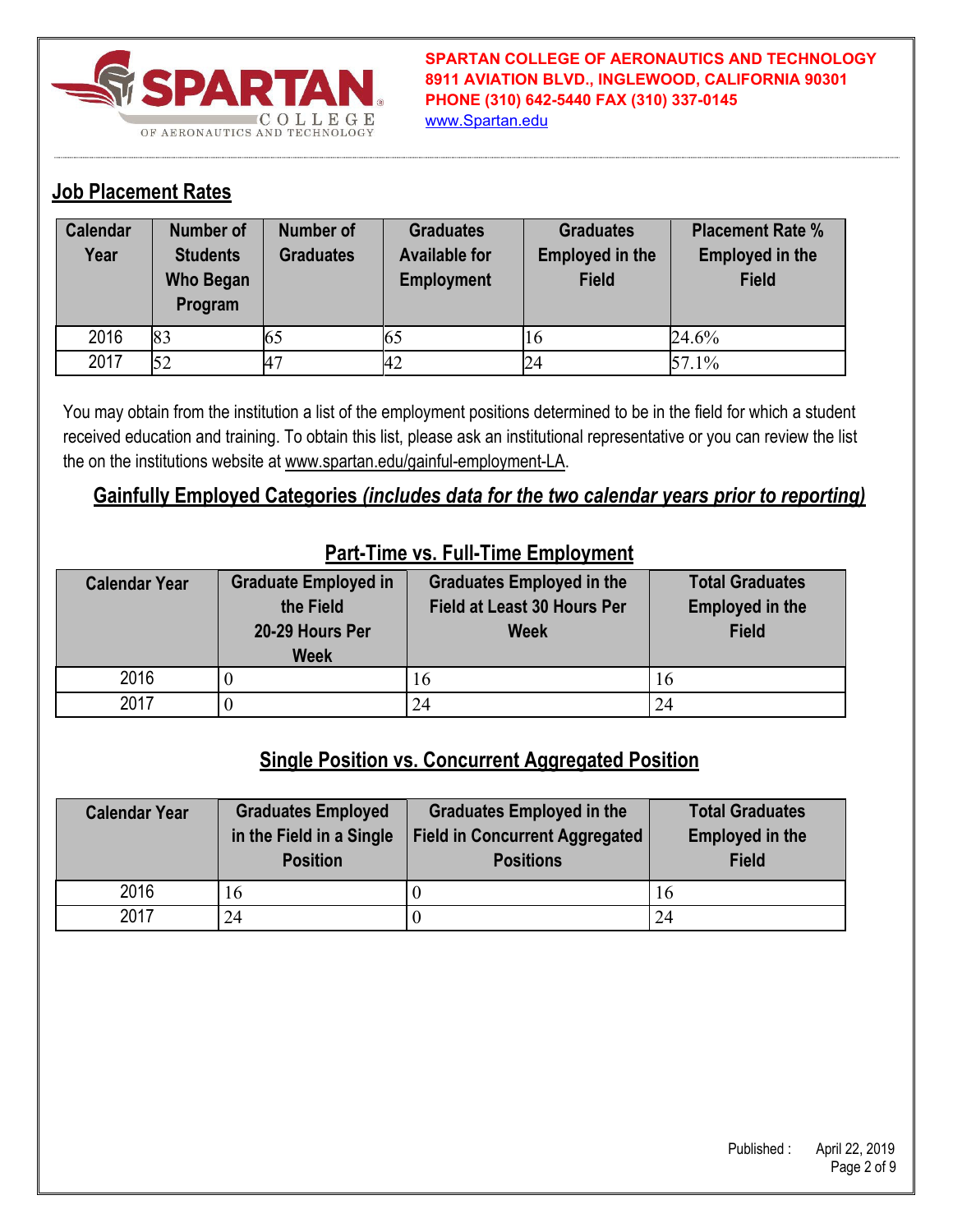

#### www.Spartan.edu

### **Self-Employed / Freelance Positions**

| <b>Calendar Year</b> | <b>Graduates Employed who are Self-</b><br><b>Employed or Working Freelance</b> | <b>Total Graduates</b><br><b>Employed in the Field</b> |
|----------------------|---------------------------------------------------------------------------------|--------------------------------------------------------|
| 2016                 |                                                                                 | 16                                                     |
| 2017                 |                                                                                 |                                                        |

# **Institutional Employment**

| <b>Calendar Year</b> | Graduates Employed in the Field who are<br><b>Employed by the Institution, an Employer</b><br>Owned by the Institution, or an Employer who<br><b>Shares Ownership with the</b><br>Institution. | <b>Total Graduates</b><br><b>Employed in the Field</b> |
|----------------------|------------------------------------------------------------------------------------------------------------------------------------------------------------------------------------------------|--------------------------------------------------------|
| 2016                 |                                                                                                                                                                                                | 16                                                     |
| 2017                 |                                                                                                                                                                                                | 24                                                     |

**Student's Initials: Date: Initial only after you have had sufficient time to read and understand the information.** 

### **License Examination Passage Rates** *(includes data for the two calendar years prior to reporting)*

| <b>Calendar</b><br>Year | Number of<br><b>Graduates in</b><br><b>Calendar Year</b> | <b>of</b><br><b>Number</b><br><b>Graduates</b><br><b>Taking Exam</b> | <b>Number Who</b><br><b>Passed First</b><br><b>Available Exam</b><br>Exam | <b>Number Who</b><br><b>Failed First</b><br><b>Available</b><br><b>Exam</b> | <b>Passage</b><br>Rate |
|-------------------------|----------------------------------------------------------|----------------------------------------------------------------------|---------------------------------------------------------------------------|-----------------------------------------------------------------------------|------------------------|
| 2016 $(*)$              |                                                          |                                                                      |                                                                           |                                                                             |                        |
| 2017 $(*)$              |                                                          |                                                                      |                                                                           |                                                                             |                        |

\*Examination Passage Rates: The Airframe & Power Plant Diploma program does not lead to employment for which passage of a state licensing examination is required.

**Student's Initials: Date: Initial only after you have had sufficient time to read and understand the information.**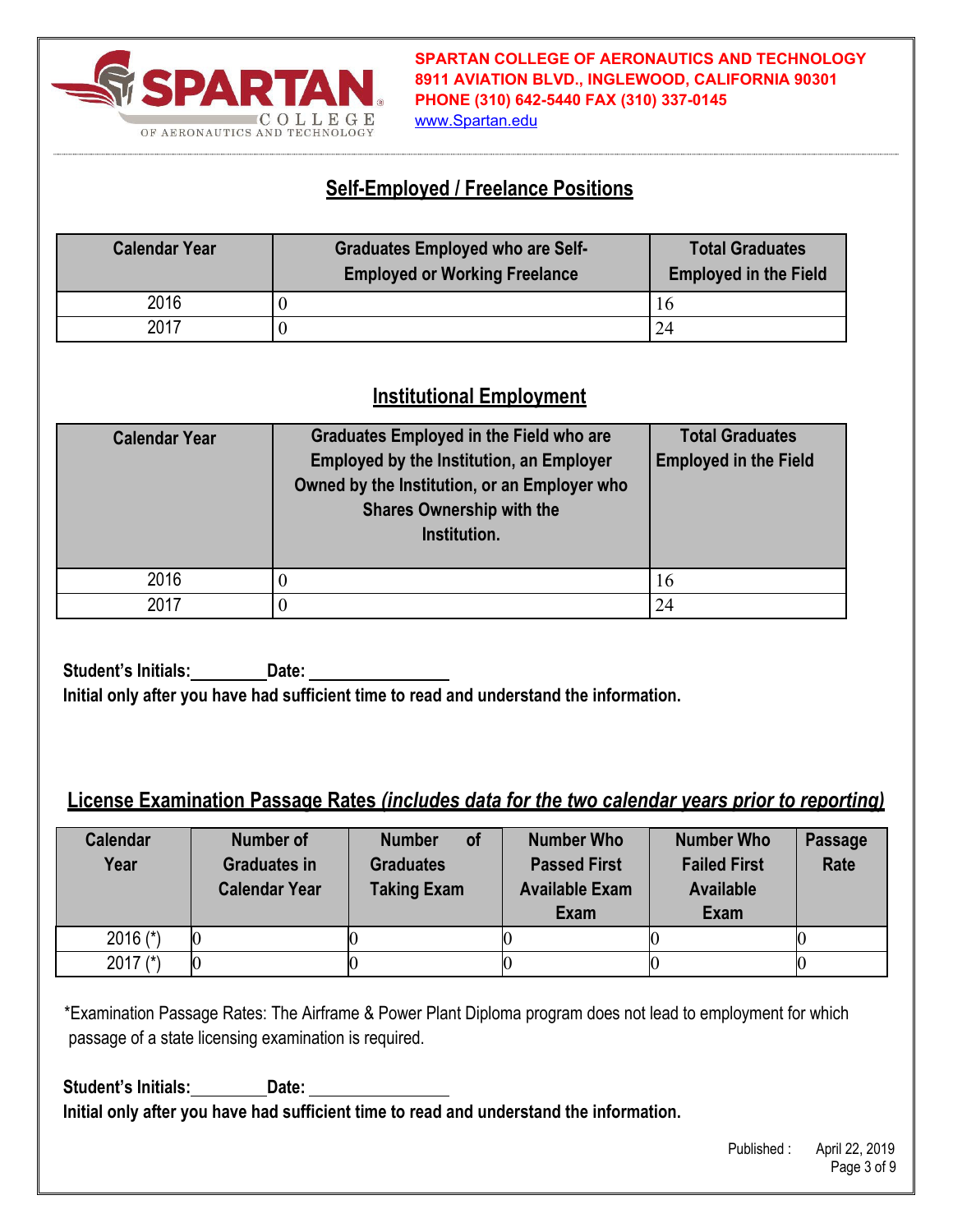

www.Spartan.edu

## **Salary and Wage Information**

### **Annual salary and wages reported for graduates employed in the field.**

| <b>Calendar</b><br>Year | <b>Graduates</b><br><b>Available for</b><br><b>Employment</b> | <b>Graduates</b><br><b>Employed in</b><br><b>Field</b> | \$20,001<br>-<br>\$35,000 | \$35,001<br>\$40,000 | \$40,001<br>-<br>\$45,000 | \$45,001<br>\$90,000 | <b>No Salary</b><br><b>Information</b><br><b>Reported</b> |
|-------------------------|---------------------------------------------------------------|--------------------------------------------------------|---------------------------|----------------------|---------------------------|----------------------|-----------------------------------------------------------|
| 2016                    | 65                                                            | II 6                                                   |                           |                      |                           |                      |                                                           |
| 2017                    | 42                                                            | 24                                                     |                           |                      |                           | 10                   |                                                           |

A list of sources used to substantiate salary disclosures is available from the school at www.spartan.edu/placementgraduation-la.

**Student's Initials: Date: Initial only after you have had sufficient time to read and understand the information.** 

## **Cost of Educational Program**

Total charges for the program for students completing on-time in 2017: \$10,019. Additional charges may be incurred if the program is not completed on-time.

Student's Initials: Date: **Initial only after you have had sufficient time to read and understand the information.** 

## **Federal Student Loan Debt**

| Most recent three year<br>cohort default rate, as<br>reported by the United<br><b>State Department of</b><br>Education. <sup>1</sup> | The percentage of<br>enrolled students in 2017<br>receiving federal student<br>loans to pay for this<br>program. | The average amount of<br>federal student loan debt of<br>2017 graduates who took out<br>federal student loans at this<br>institution. | The percentage of<br>graduates in 2017 who<br>took out federal<br>student loans to pay<br>for this<br>program. |
|--------------------------------------------------------------------------------------------------------------------------------------|------------------------------------------------------------------------------------------------------------------|---------------------------------------------------------------------------------------------------------------------------------------|----------------------------------------------------------------------------------------------------------------|
| 4.3%                                                                                                                                 | 63.5%                                                                                                            | \$6,212                                                                                                                               | 62.00%                                                                                                         |

**<sup>1</sup>**The percentage of students who defaulted on their federal student loans is called the Cohort Default Rate (CDR). It shows the percentage of this school's students who were more than 270 days (9 months) behind on their federal student loans within three years of when the first payment was due. This is the most recent CDR reported by the U.S. Department of Education.

**Student's Initials: Date: Initial only after you have had sufficient time to read and understand the information.**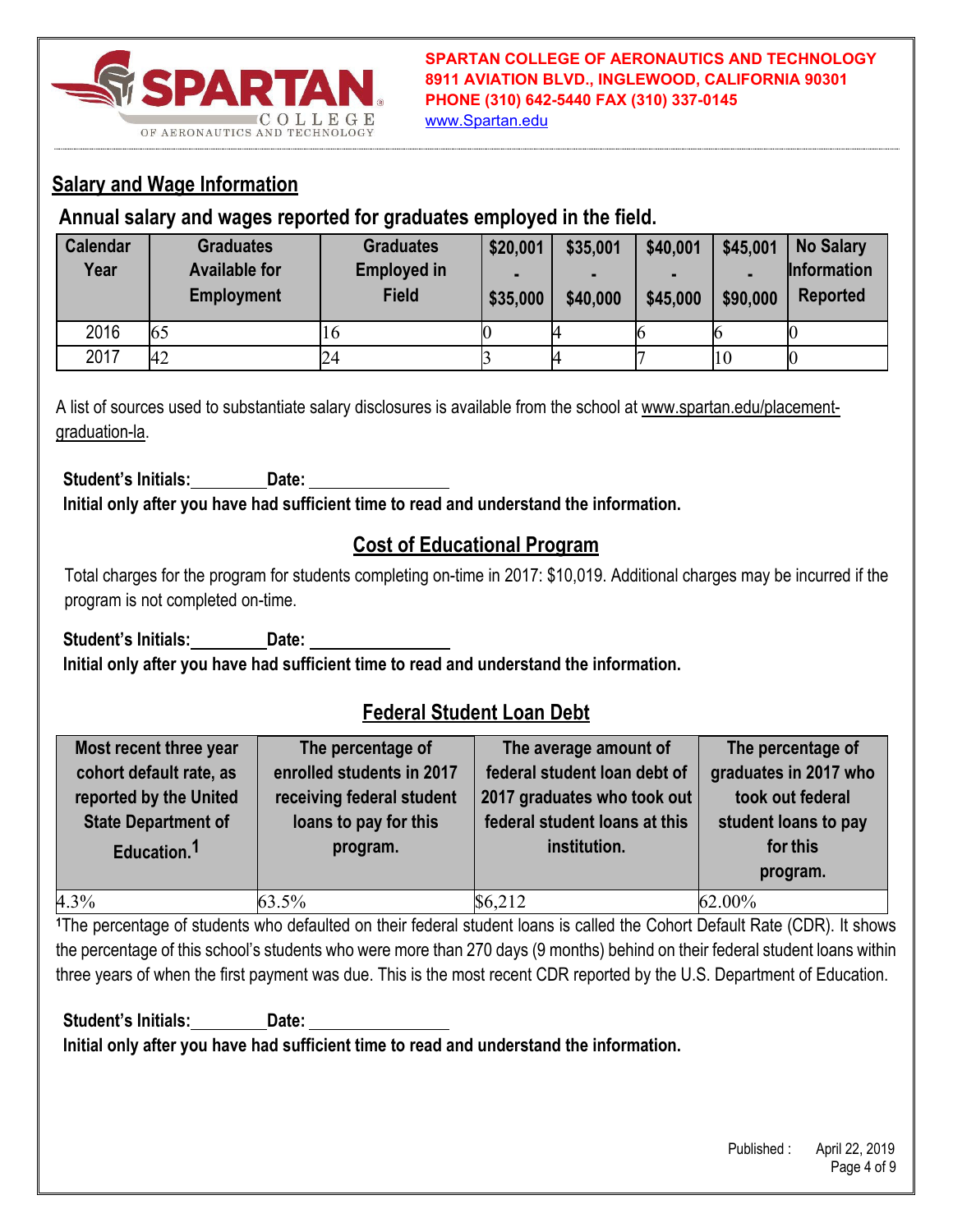

This fact sheet is filed with the Bureau for Private Postsecondary Education. Regardless of any information you may have relating to completion rates, placement rates, starting salaries, or license exam passage rates, this fact sheet contains the information as calculated pursuant to state law.

Any questions a student may have regarding this fact sheet that have not been satisfactorily answered by the institution may be directed to the Bureau for Private Postsecondary Education at 2535 Capitol Oaks Drive, Suite 400, Sacramento, CA 95833, www.bppe.ca.gov, toll-free telephone number (888) 370-7589 or by fax (916) 263-1897.

Student Name - Print

Student Signature Date Date Controller and Date Date Date

School Official Date Date Control of the Date Date Date Date Date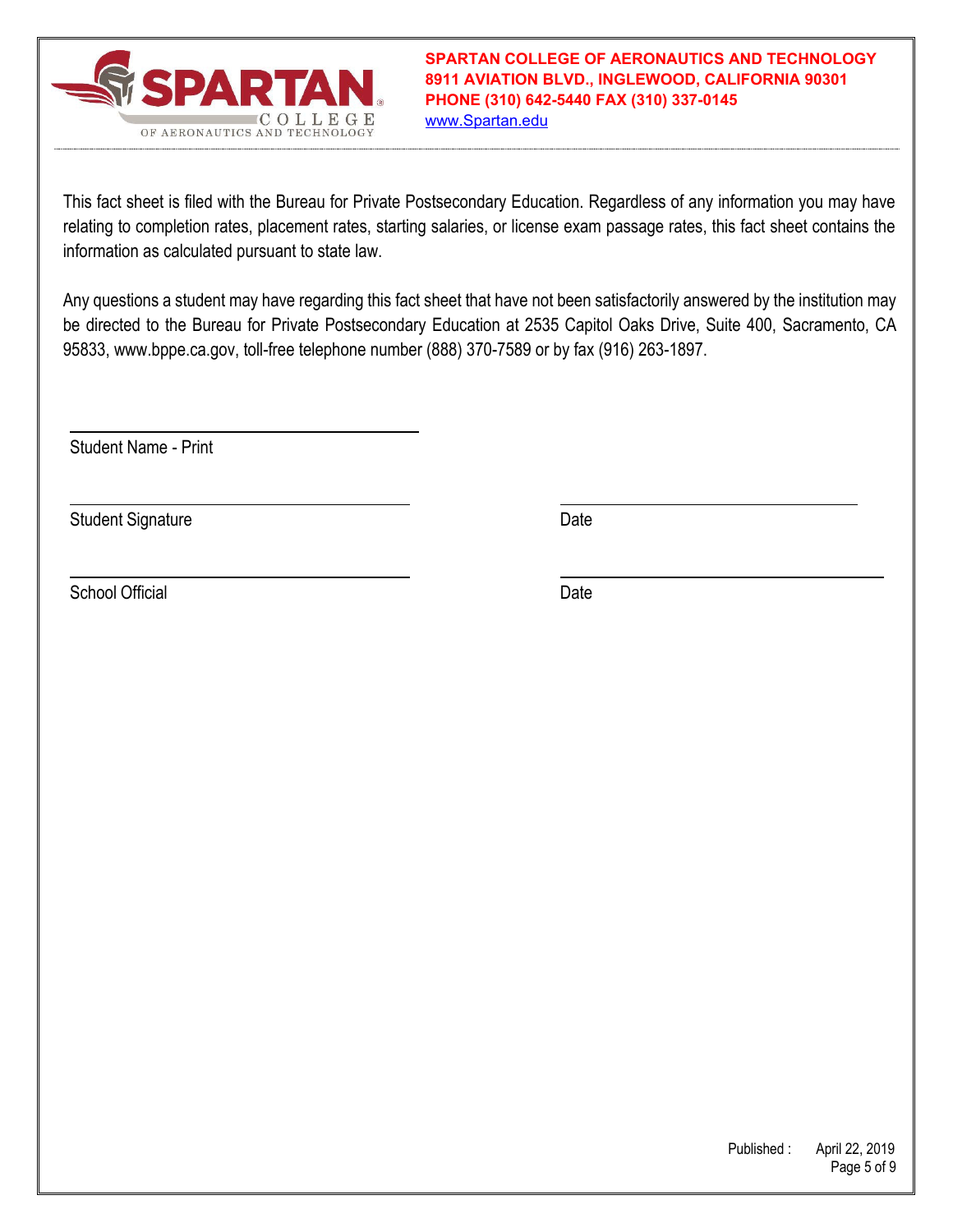

www.Spartan.edu

# **Definitions**

- "Number of Students Who Began the Program" means the number of students who began a program who were scheduled to complete the program within 100% of the published program length within the reporting calendar year and excludes all students who cancelled during the cancellation period.
- "Students Available for Graduation" is the number of students who began the program minus the number of students who have died, been incarcerated, or been called to active military duty.
- "Number of On-time Graduates" is the number of students who completed the program within 100% of the published program length within the reporting calendar year.
- "On-time Completion Rate" is the number of on-time graduates divided by the number of students available for graduation.
- "150% Graduates" is the number of students who completed the program within 150% of the program length (includes on-time graduates).
- "150% Completion Rate" is the number of students who completed the program in the reported calendar year within 150% of the published program length, including on-time graduates, divided by the number of students available for graduation.
- "Graduates Available for Employment" means the number of graduates minus the number of graduates unavailable for employment.
- "Graduates Unavailable for Employment" means the graduates who, after graduation, die, become incarcerated, are called to active military duty, are international students that leave the United States or do not have a visa allowing employment in the United States, or are continuing their education in an accredited or bureau-approved postsecondary institution.
- "Graduates Employed in the Field" means graduates who beginning within six months after a student completes the applicable educational program are gainfully employed, whose employment has been reported, and for whom the institution has documented verification of employment. For occupations for which the state requires passing an examination, the six months period begins after the announcement of the examination results for the first examination available after a student completes an applicable educational program.
- "Placement Rate Employed in the Field" is calculated by dividing the number of graduates gainfully employed in the field by the number of graduates available for employment.
- "Number of Graduates Taking Exam" is the number of graduates who took the first available exam in the reported calendar year.
- "First Available Exam Date" is the date for the first available exam after a student completed a program.
- "Passage Rate" is calculated by dividing the number of graduates who passed the exam by the number of graduates who took the reported licensing exam.
- "Number Who Passed First Available Exam" is the number of graduates who took and passed the first available licensing exam after completing the program.
- "Salary" is as reported by graduate or graduate's employer.
- "No Salary Information Reported" is the number of graduates for whom, after making reasonable attempts, the school was not able to obtain salary information.